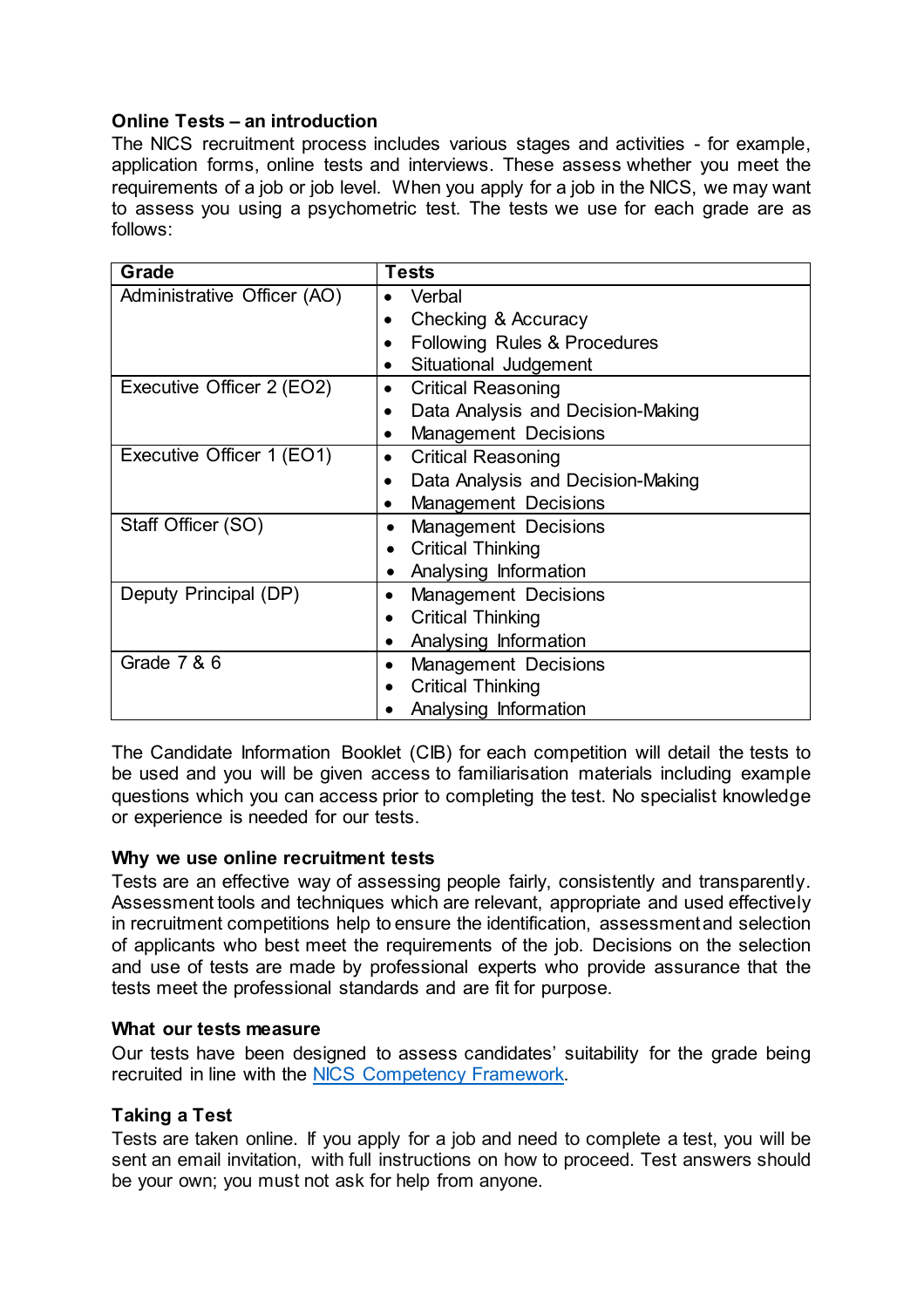### **Proctoring**

NICS tests use proctoring to allow us to conduct invigilated sessions online. Proctoring seeks to verify a candidate's identity and act as a deterrent for cheating. A candidate's identify is verified pre-test, at test and again at interview. You will be informed that photos will be taken of you during the test session that can be used to establish that you are alone and that it is the same person throughout the session. A streamed video image of you will be shown on the test screen. The video is not recorded but still images from it are recorded.

### **Reasonable adjustments and test accessibility**

Most people who have a disability are able to complete online tests without needing any help. This is not the case for everyone, though.

The NICS is committed to increasing the recruitment of under-represented groups at all levels and to make sure our selection methods are fair.

To be considered for a reasonable adjustment, you must be disabled according to the definitions of the Disability Discrimination Act 1995. The Act considers you disabled if you have a physical or mental impairment which has a substantial, long term adverse effect on your ability to carry out normal day to day activities.

There are a wide range of conditions where adjustments may be necessary regarding access to our recruitment process. Adjustments will be offered based on your needs and considered on a case-by-case basis.

We have a legal duty to provide reasonable adjustments, so please don't be afraid to ask for help if you think you need it.

You will be asked to identify on the application form to HRConnect if you require any reasonable adjustments, due to disability, to enable you to participate in any part of the assessment process. You will be asked to supply evidence such as a report or statement from a GP or appropriate specialist. Professional experts will then consider this information and any recommendations outlined and discuss these with you to determine the appropriate reasonable adjustment to be made. You will then be invited to take the test with the reasonable adjustment offered. Full details can be found in our recruiting and [appointing people with](https://irecruit-ext.hrconnect.nigov.net/resources/documents/r/e/c/recruiting-and-appointing-people-with-disabilities-2019.pdf) disabilities document. Further information for [disabled applicants is also available.](https://irecruit-ext.hrconnect.nigov.net/pages/content.aspx?Page=Information-for-Disabled-Applicants-)

### **Your score and results**

Your test score is calculated from your responses, which we compare with the results of a peer group who took the same test - this creates a percentile. For example, if you score at the 40th percentile, it means you scored better than 40% of the comparison group. Meeting the minimum required percentile is no guarantee of an invitation to continue the selection process.

Once tests are scored you will receive feedback however you won't be given answers to specific test questions, to avoid compromising the security of the test. If we shared test answers, this would give an unfair advantage to anyone who has them.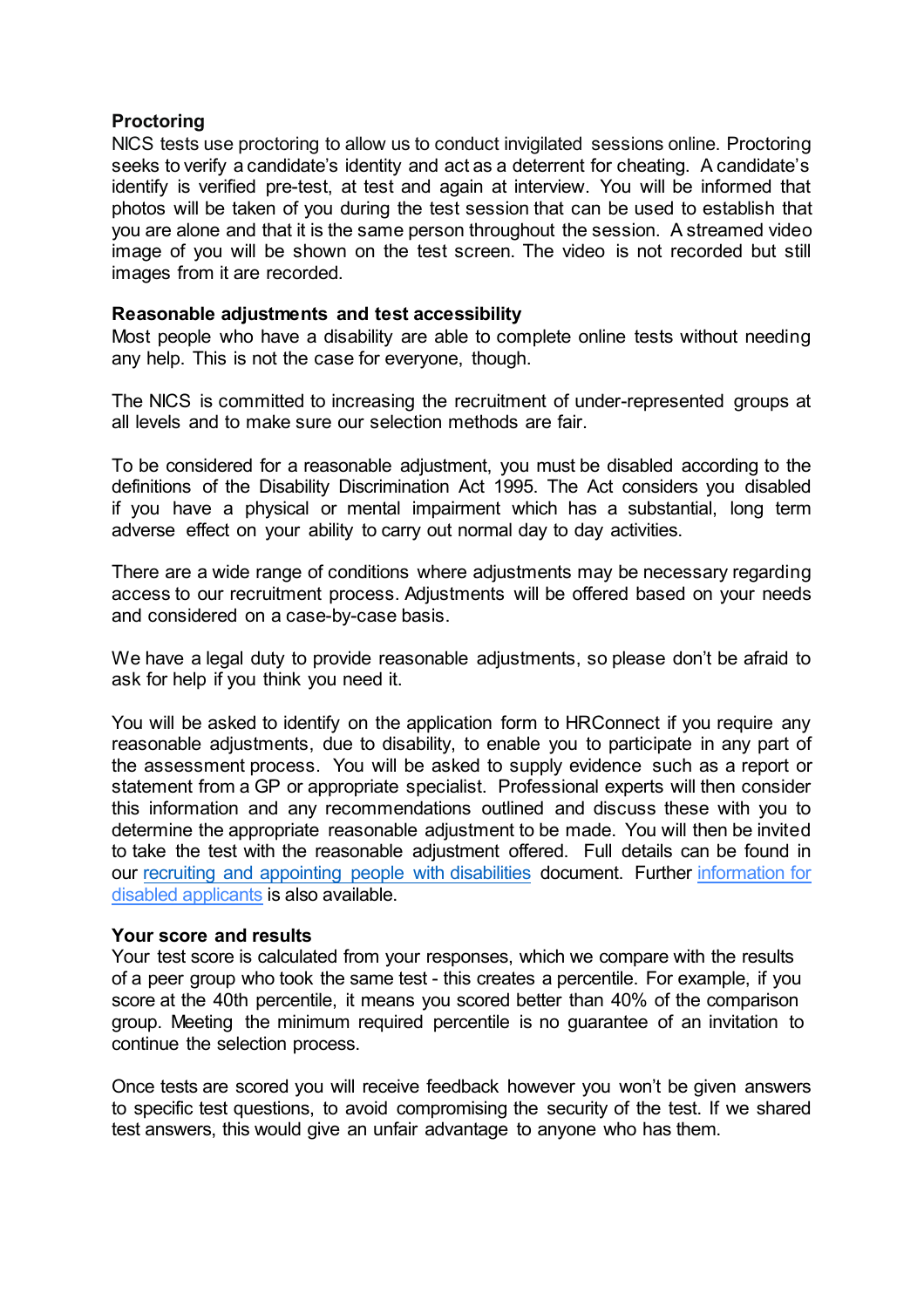# **Banked Scores**

If you reach the minimum required standard to pass the tests, your score will be banked for a period of time and you will not retake the test if you apply for future jobs at the same grade (or grade grouping – see table above). This is because your score will be re-used.

When you apply for a job requiring you to take a test, we will check if you have an applicable banked test score.

- If you do you won't be invited to take the test because we will use the test score we already hold for you.
- If you don't this means we do not hold an up to date test score for and you will be invited to take the test, and must take it.

A banked score will expire when any one of the following conditions is met:

- Twelve months has passed since the banked score was obtained.
- A new score benchmark is applied to the test.
- Technical work on the test platform takes place which affects banked scores. In these instances, you will need to take the test again.

# **At what date are the scores banked?**

If you are asked to complete the tests as part of your application and pass all of them, then we will hold your test scores for one year from the test closing date as set out in the CIB.

# **What if I fail?**

If you are asked to complete the tests as part of a competition selection process and fail any of them, your scores will not be retained for use in any future competitions you apply for.

If the same tests are part of a future competition at the same grade which you apply for then you will be invited to take the test, and must take it, as part of that competition.

# **Examples**

Roisin applies for an EO1 job and takes three tests:

- 1. EO1 Management Decisions
- 2. EO1 Data Analysis and Decision-Making
- 3. EO1 Critical Reasoning

The test closing date is 23rd January and she passes all three tests. These three test scores will be used for any other EO1 competitions that require the same tests and that have a closing date for applications before the  $23<sup>rd</sup>$  January the following year.